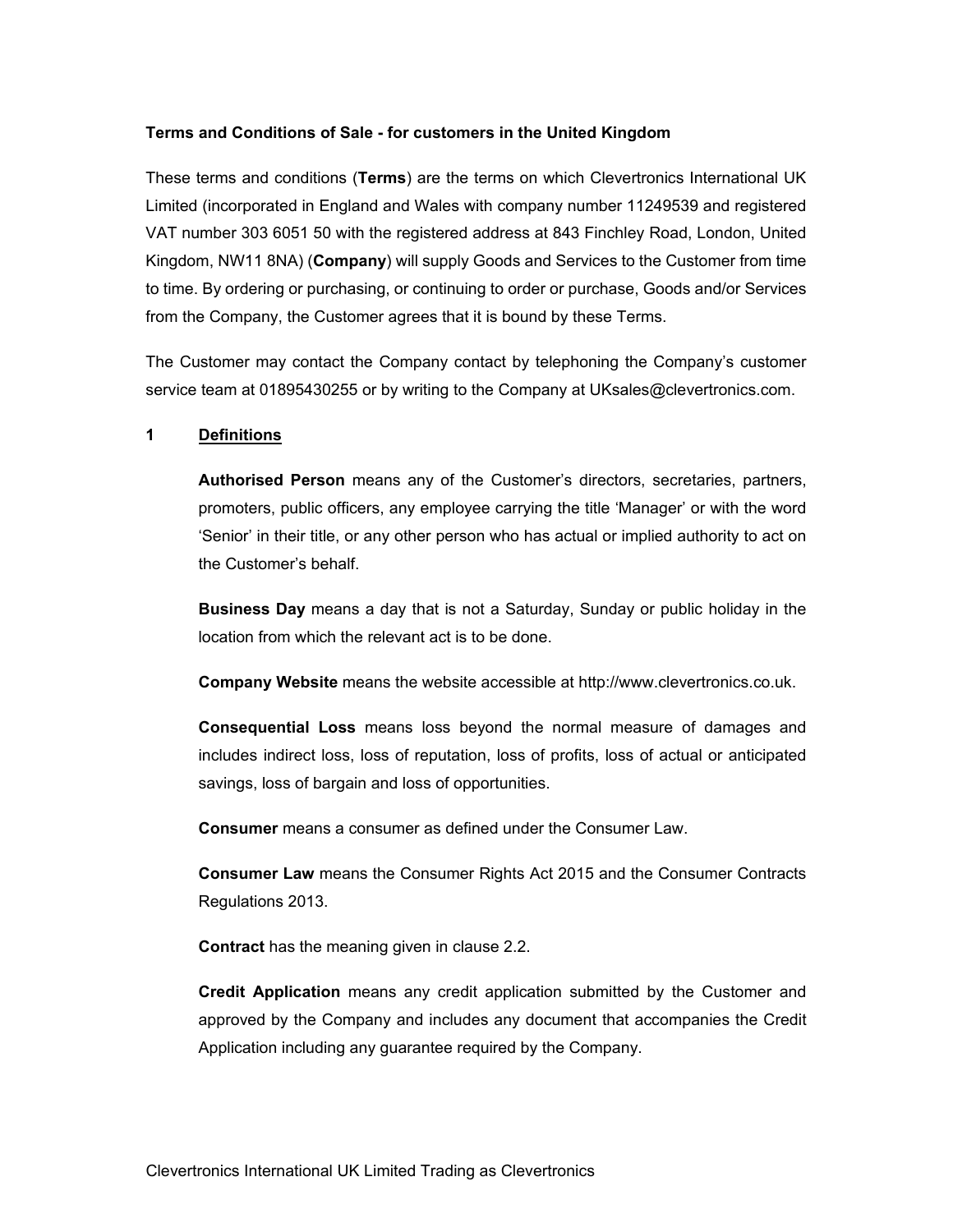**Credit Limit** means the value of any credit or trading account facility allowed by the Company to the Customer from time to time.

**Customer** means the person named in an Order or to whom the Company otherwise agrees to supply Goods and/or Services from time to time.

#### **Delivery Fee** means:

- (a) the delivery fee set out in the relevant Quote or agreed in writing by the parties (if any); or
- (b) if no delivery fee is set out in the Quote, or agreed by the parties, the costs incurred by the Company in delivering the Goods to the Customer which are charged to the Customer.

**Due Date** has the meaning given in clause 7.3.

**Force Majeure Event** means any event arising from, or attributable to, acts, events, omissions or accidents which are beyond the reasonable control of a party including any fire, failure or shortage of power supplies or raw ingredients, abnormally inclement climate or weather conditions, flood, lightning, storm, explosion, earthquake, subsidence, structural damage, epidemic or other natural physical disaster, riot, disease, civil commotion, insurrection, political instability, armed conflict, war, terrorist action, strike or other labour difficulty or shortage, unavailability of transport providers, failure or inability to obtain any licence or the threat of any of the foregoing.

**Goods** means any products purchased by the Customer from the Company from time to time including any components of such goods.

**Insolvency Event** means an event where:

- (a) that party suspends, or threatens to suspend, payment of its debts or is unable to pay its debts as they fall due or admits inability to pay its debts;
- (b) that party commences negotiations with all or any class of its creditors with a view to rescheduling any of its debts, or makes a proposal for or enters into any compromise or arrangement with any of its creditors other than (being a company) for the sole purpose of a scheme for a solvent amalgamation of that other party with one or more other companies or the solvent reconstruction of that other party;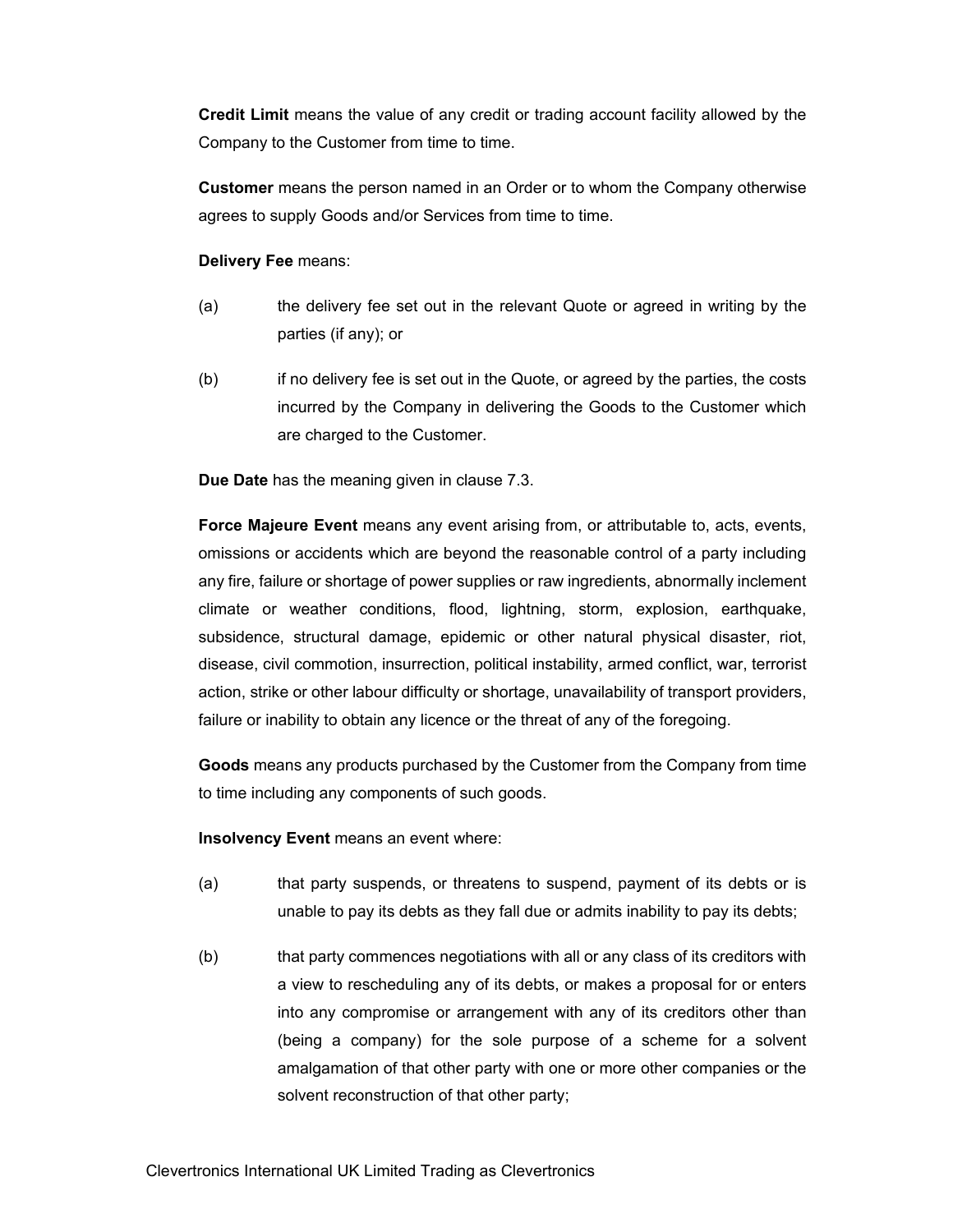- (c) a petition is filed, a notice is given, a resolution is passed, or an order is made, for or in connection with the winding up of that party (being a company, limited liability partnership or partnership) other than for the sole purpose of a scheme for a solvent amalgamation of that party with one or more other companies or the solvent reconstruction of that party;
- (d) in relation to a body corporate, a liquidation or winding up or the appointment of a voluntary administrator, receiver, manager or similar insolvency administrator to a party or any substantial part of its assets or in relation to an individual or partnership, the act of bankruptcy, or entering into a scheme or arrangement with creditors; or
- (e) the occurrence of any event that has substantially the same effect to any of the above events.

**Invoice** has the meaning given in clause 7.2.

**Loss** means any loss, liability, cost, claim, expense, damage, charge, penalty, outgoing or payment.

**Order** means any order or other request by or for the Customer to the Company for the Company to supply the Customer any Goods and/or Services, whether written, verbal or implied in the circumstances.

**Price** has the meaning given in clause 7.1.

**Product Warranty Statement** means the product warranty statement published by the Company from time to time (and displayed on the Company Website) setting out the terms of the express warranties provided by the Company in relation to certain Goods.

**Quote** means a quote, if any, given by the Company to the Customer in respect of Goods and/or Services.

**Services** means any commissioning services provided or arranged by the Company in connection with the Company's automated testing systems products.

**Taxes** means any tax, rate, duty, or other charge assessed or payable to any government authority and includes any additional tax, interest, penalty, charge, fee or other amount imposed in relation to a failure to file a return or to pay the tax.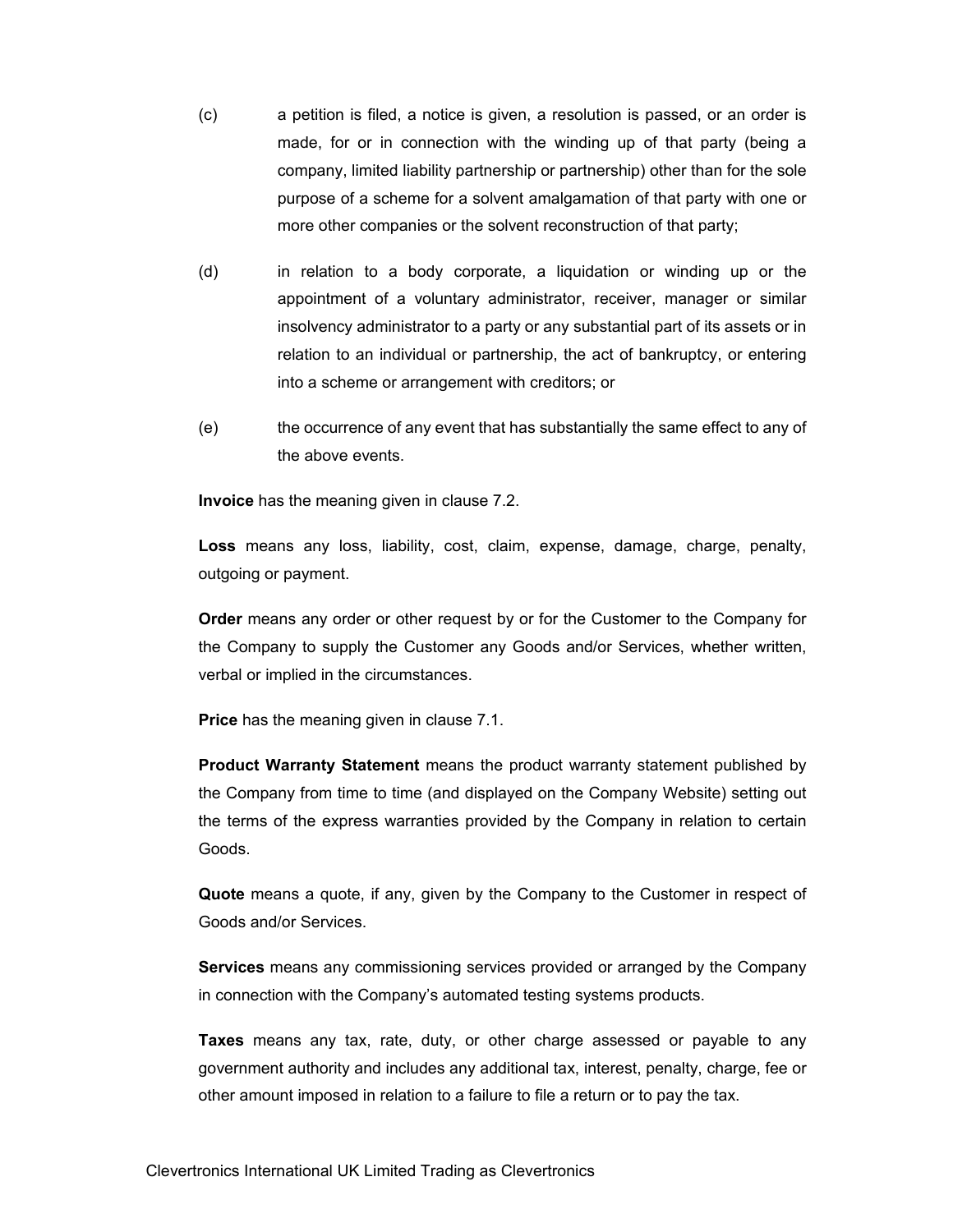# **2 How contract is formed**

- 2.1 Each Order placed by the Customer or an Authorised Person is an irrevocable offer by the Customer (**Offer**) to purchase the Goods and/or Services specified in that Order from the Company on the terms of:
	- (a) these Terms;
	- (b) the Order; and
	- (c) the Quote (if any).
- 2.2 A contract (Contract) will be formed between the Company and the Customer in respect of each Offer which is accepted by the Company.
- 2.3 The Company is not bound to accept any Offer and may decide not to accept any Offer for any reason and in the absolute discretion of the Company.
- 2.4 Each Contract will comprise these Terms, any Credit Application accepted by the Company, the Order (provided that any additional terms in the Order will only apply where they are accepted by the Company in writing) and the Quote (if any).

### **3 Authorised Persons**

- 3.1 The Customer represents that each of its Authorised Persons has authority to bind the Customer in respect of all matters relating to the purchase of Goods and/or Services including, without limitation, making and changing Orders and collecting and accepting the delivery of the Goods.
- 3.2 The Customer is responsible for any unauthorised use of any credit account provided by the Company for the Customer's benefit, whether by the Customer's Authorised Persons or persons purporting to be an Authorised Person.

# **4 Amendments or cancellations to Order**

The Company may, in its absolute discretion, accept or reject any request by the Customer to amend or cancel any Order.

# **5 Delivery of Goods**

5.1 The Company will deliver Goods to the Customer in the manner determined by the Company or as otherwise agreed between the parties.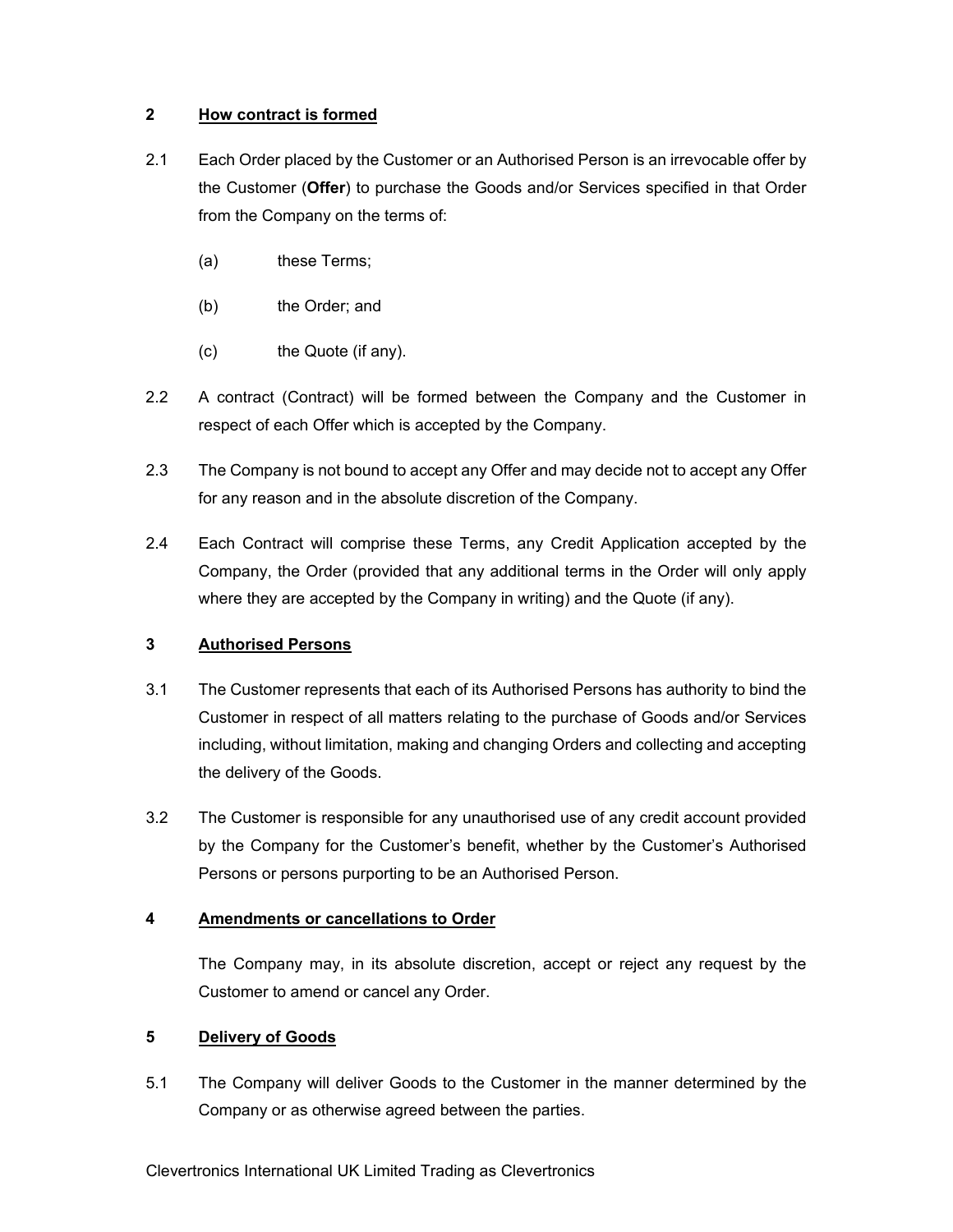- 5.2 Any delivery times advised by the Company to the Customer are estimates only and the Company is not liable for late delivery or non-delivery and late delivery does not entitle the Customer to cancel any Order or refuse to take delivery.
- 5.3 The Customer must ensure that a representative is present at the delivery location at the time delivery of Goods is made to receive the Goods from the Company.

# **6 Inspection**

The Customer must inspect all Goods and notify the Company of any damage to, or any issues with, the Goods within two Business Days after delivery or collection (as applicable) and must provide the Company details of the damage or issues identified by the Customer.

# **7 Price, Invoicing and Payment**

- 7.1 Unless otherwise agreed by the parties, the price the Customer must pay for the Goods and/or Services under each Contract (**Price**) will be:
	- (a) the price for the Goods and/or Services specified in the Quote or, if there is no Quote, in the Order; plus
	- (b) the Delivery Fee (if any).
- 7.2 The Company may invoice the Customer the Price on delivery of the Goods the subject of the relevant Order or at any other time after an Order is accepted by the Company (**Invoice**).
- 7.3 Subject to clause 7.4, unless otherwise agreed in writing by the Company, the due date for payment of the Price (**Due Date**) is:
	- (a) the date agreed by the Company when accepting any Credit Application but only if the value of the Invoice, together with any other amounts owed by the Customer to the Company, does not exceed any approved Credit Limit; or
	- (b) 30 days after the end of the calendar month in which the relevant Invoice is issued to the Customer.
- 7.4 If the Customer fails to make any payment to the Company by the Due Date or the Company, in its absolute discretion, determines that the creditworthiness of the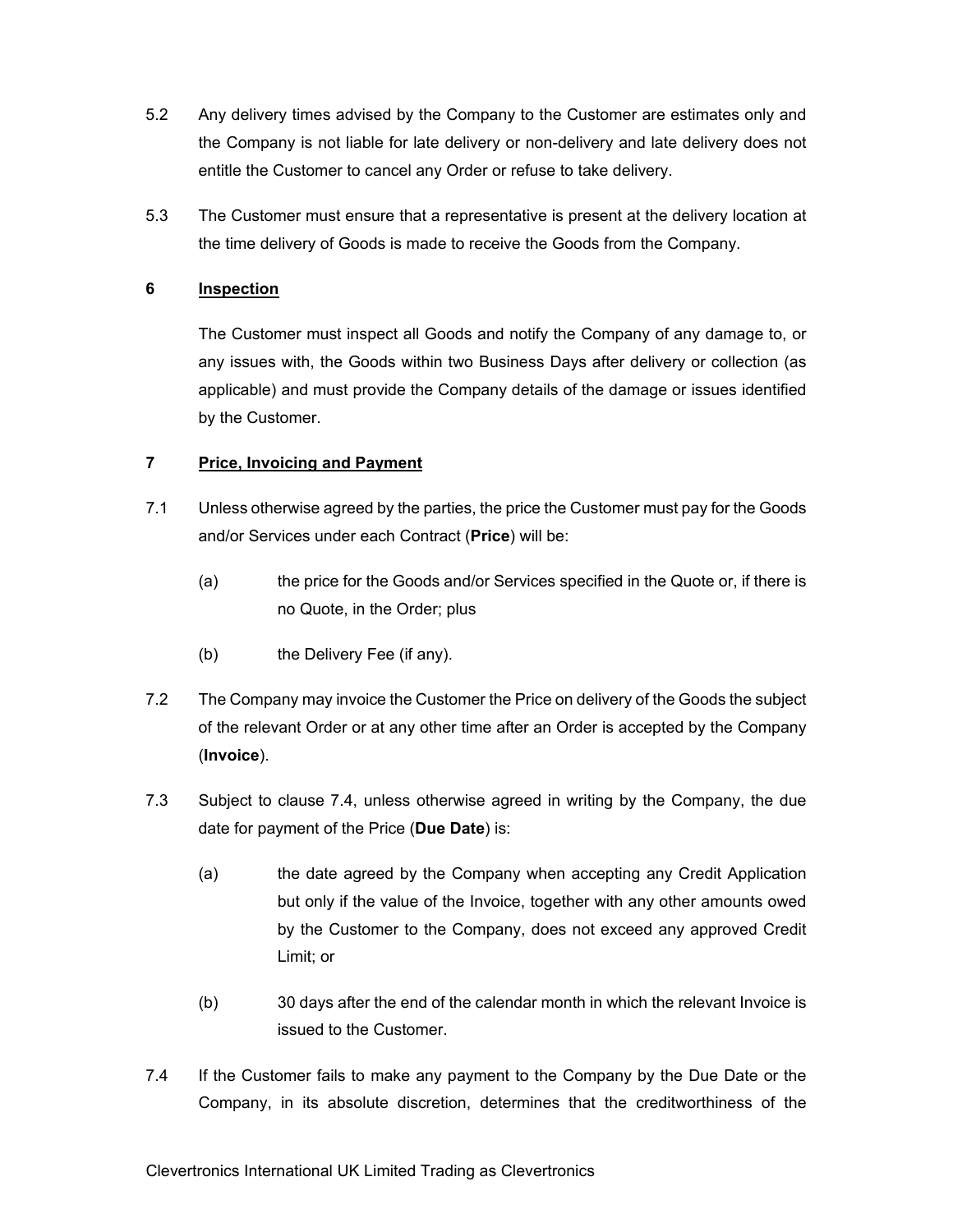Customer is unsatisfactory, the Price together with any other amounts owed by the Customer to the Company, will become immediately due and payable on demand and the Company may require payment of the those amounts in full prior to the Company delivering the relevant Goods and/or Services.

- 7.5 All amounts payable to the Company by the Customer under a Contract must be paid in Pound Sterling in full without deduction or set-off on or before the Due Date.
- 7.6 If the Customer fails to make any payment by the Due Date, or breaches any terms of the relevant Contract, without limiting any other right or remedy of the Company, the Company may do any one or more of the following:
	- (a) charge the Customer interest at the rate of 12% per annum on all overdue amounts which interest will accrue daily and be chargeable from the first day such amounts become overdue until the Company receives payment of all such amounts (including interest);
	- (b) suspend further deliveries to the Customer under any Contract;
	- (c) cancel any Contract in respect of any Goods and/or Services not supplied to the Customer by the Company;
	- (d) enter the property of the Customer to repossess the Goods in respect of which the Customer has failed to make payment or other goods previously supplied by the Company of equivalent value; and
	- (e) cancel or reduce any Credit Limit or credit facility granted to the Customer.
- 7.7 Any costs incurred by the Company in collecting or attempting to collect any overdue amounts (including any fees payable to a collection agency) must be paid by the Customer to the Company on demand.
- 7.8 Payment will not be taken to occur until any cheque/s tendered in payment of amounts owing to the Company have been presented and cleared in full.

# **8 Taxes and VAT**

8.1 Unless otherwise agreed by the Company, all amounts set out or referred to in the Contract are exclusive of any and all Taxes and the Customer is solely responsible for payment of all Taxes levied or payable in respect of the Goods and/or Services.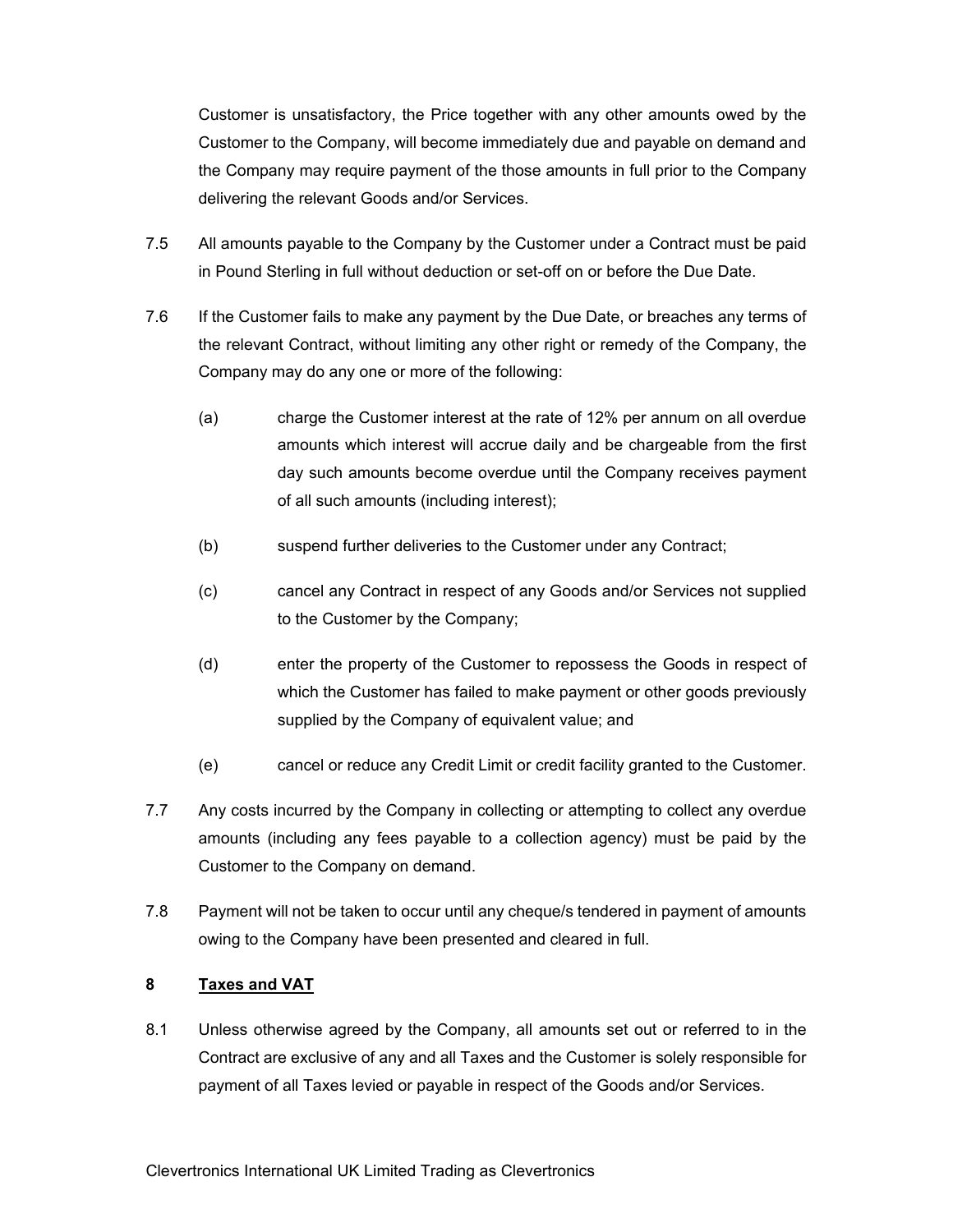8.2 All amounts payable by the Customer in connection with Contract do not include an amount for value added tax chargeable from time to time (**VAT**). If VAT is payable on any supply made by the Company under these Terms, the Customer must pay to the Company, in addition to and at the same time as the payment for the supply, an amount equal to the amount of VAT on the supply. Where the Customer is required by these Terms to reimburse or indemnify the Company for any Loss or other amount incurred, the amount to be reimbursed or paid will be reduced by the amount of any input tax credit that the Company will be entitled to claim for the Loss or amount incurred and increased by the amount of any VAT payable by the Company in respect of the reimbursement or payment. This clause does not merge on completion or termination of the relevant Contract.

#### **9 Title and risk**

- 9.1 Title to, and property in, the Goods delivered to the Customer pursuant to a Contract remains with the Company and will only pass to the Customer once the money owed to the Company under the relevant Contract has been paid in full.
- 9.2 Subject to clause 9.3, risk in the Goods passes to the Customer upon the delivery of the Goods to the Customer, and the Customer indemnifies the Company against any loss or damage to the Goods, however caused, occurring after the Goods are delivered to the Customer.
- 9.3 If the Customer collects the Goods from the Company, risk in the Goods passes to the Customer upon collection.

#### **10 Customer's obligations pending passing of title**

- 10.1 From the date the risk in the Goods passes to the Customer and until the title in the Goods passes to the Customer, the Customer must:
	- (a) insure the Goods for their full replacement value;
	- (b) hold the Goods as the Company's fiduciary agent and bailee; and
	- (c) allow the Company to enter the premises at which the Goods are stored to inspect the Goods during the hours 9.00am to 5.30pm.
- 10.2 Notwithstanding that title to the Goods has not passed to the Customer under clause 9.1, the Customer may resell Goods in the name of the Customer but only as agent for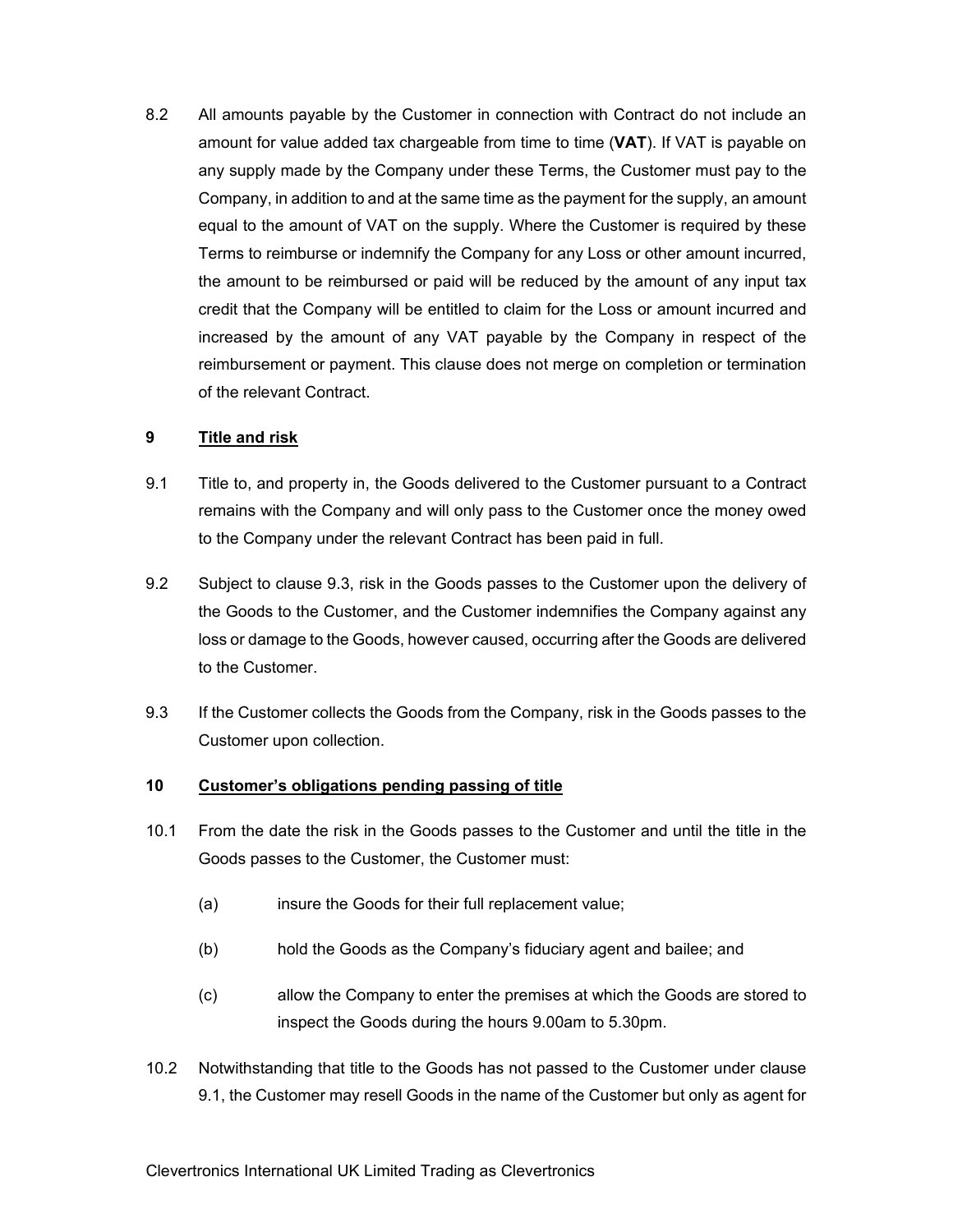the Company and may deliver any Goods to the buyer of those Goods but only in the ordinary course of its business and on terms which will not prejudice the Company's ability to obtain the proceeds from the sale of those Goods.

10.3 If an Insolvency Event occurs in respect of the Customer then, without the need for notice or demand by the Company, the Customer acknowledges that any sale or purported sale of the Goods will not be in the ordinary course of the Customer's business and the proceeds of any Goods sold in such circumstances will, to the extent of any money owing by the Customer to the Company, be held on trust for the Company by the administrator, controller or similar officer as the case may be, or if there is no such officer, by the Customer.

### **11 Termination**

- 11.1 Without limiting its other rights under these Terms, the Company may terminate any Contract, effective immediately, upon providing the Customer with written notice of termination, if:
	- (a) the Customer fails to pay an amount due to the Company by the Due Date;
	- (b) the Customer is subject to an Insolvency Event;
	- (c) the Customer has breached any term of the relevant Contract (including these Terms); or
	- (d) in accordance with clause 22.2.
- 11.2 On termination of a Contract, the Customer must, if requested in writing by the Company, at the Customer's cost and within 10 Business Days of the date of termination, return to the Company all Goods the subject of the Contract (other than any Goods which have been paid for).
- 11.3 Each party retains any rights, entitlements or remedies it has accrued before termination, including the right to pursue all remedies available at law or in equity.

### **12 Return of Goods sold**

- 12.1 Subject to any applicable provisions of the Consumer Law, and these Terms, the Customer must not return any Goods unless:
	- (a) the Company has first given its written approval for their return;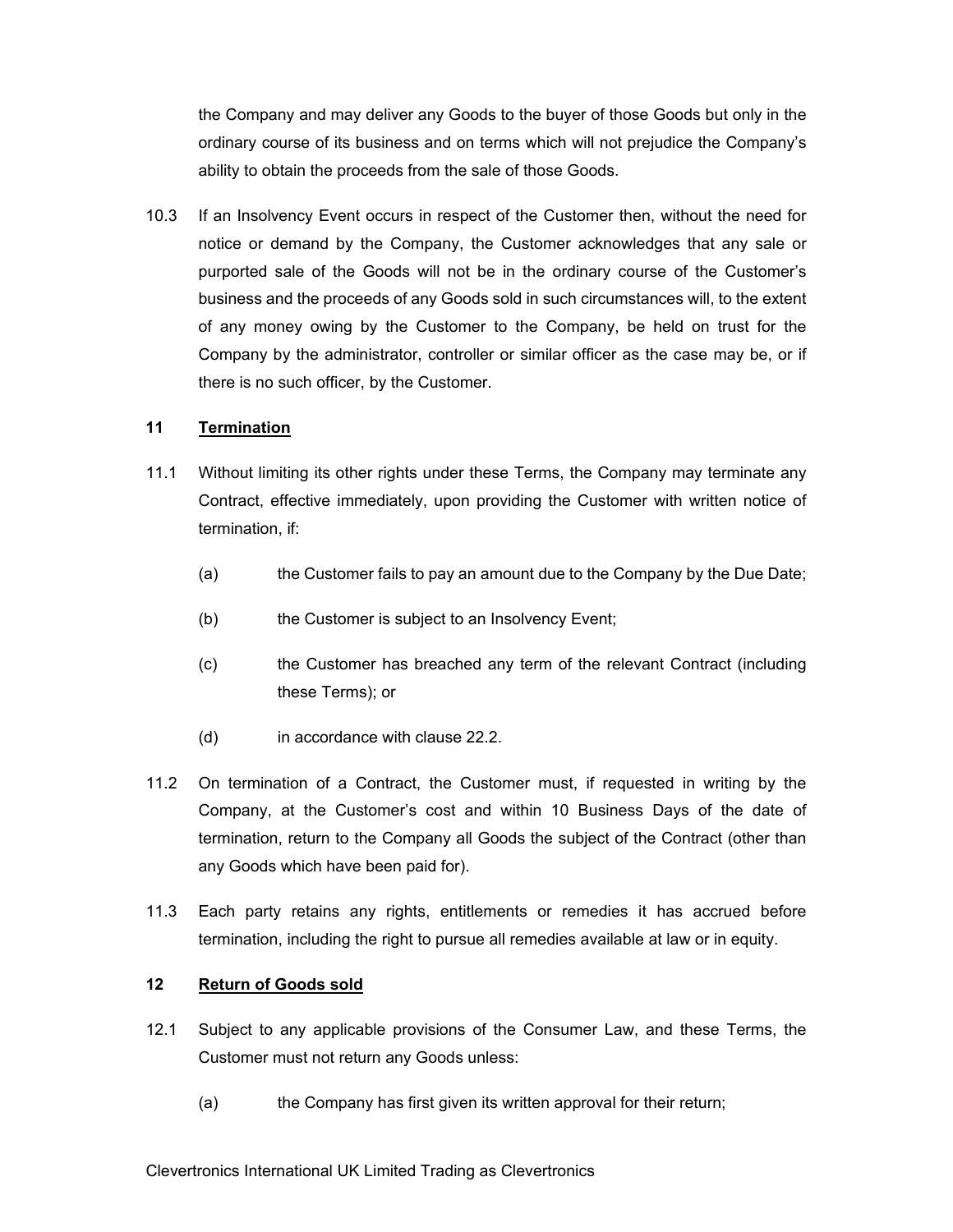- (b) the Goods are accompanied by a delivery docket showing the Company's return authorisation reference number; and
- (c) the Customer pays a handling charge notified by the Company at its discretion (which will not exceed an amount equal to 30% of the invoice value of the returned goods).
- 12.2 If the Company has given its written approval to the return of Goods which were deemed to have been accepted in accordance with these terms and conditions, the Company will only give credit for the Goods returned if they are in a saleable condition.
- 12.3 If the Company gives its written approval to the return of Goods which:
	- (a) have been rejected by the Customer under clause 6 and those Goods are found by the Company to have been validly rejected; or
	- (b) are found not to comply with the warranties set out or referred to in these Terms, the Company will refund the handling charge paid by the Customer under clause 12.1(c) and where remedial action is required to be taken under these Terms, pay for freight expenses to deliver repaired or replacement Goods.
- 12.4 Subject to any applicable provisions of the Consumer Law, and these Terms, if Goods are not returned in accordance with clause 12.1, the Company may require the Customer to take back the Goods and pay any associated delivery, storage and handling charge.

### **13 Suspension and cancellation**

13.1 Without limiting clause 7.6(b) and 7.6(c), the Company may cancel or suspend any Contract effective immediately upon providing the Customer with written notice of cancellation or suspension where the Company believes (for any reason) that it will be unable to supply the relevant Goods and/or provide the Services to the Customer, provided that if the Company cancels a Contract under this clause 13.1 it will refund to the Customer any amounts already paid by the Customer for the Goods and/or Services subject to the cancellation and which are not provided to the Customer. The refund of any such amounts will be the Customer's sole remedy against the Company in respect of any cancellation pursuant to this clause 13.1.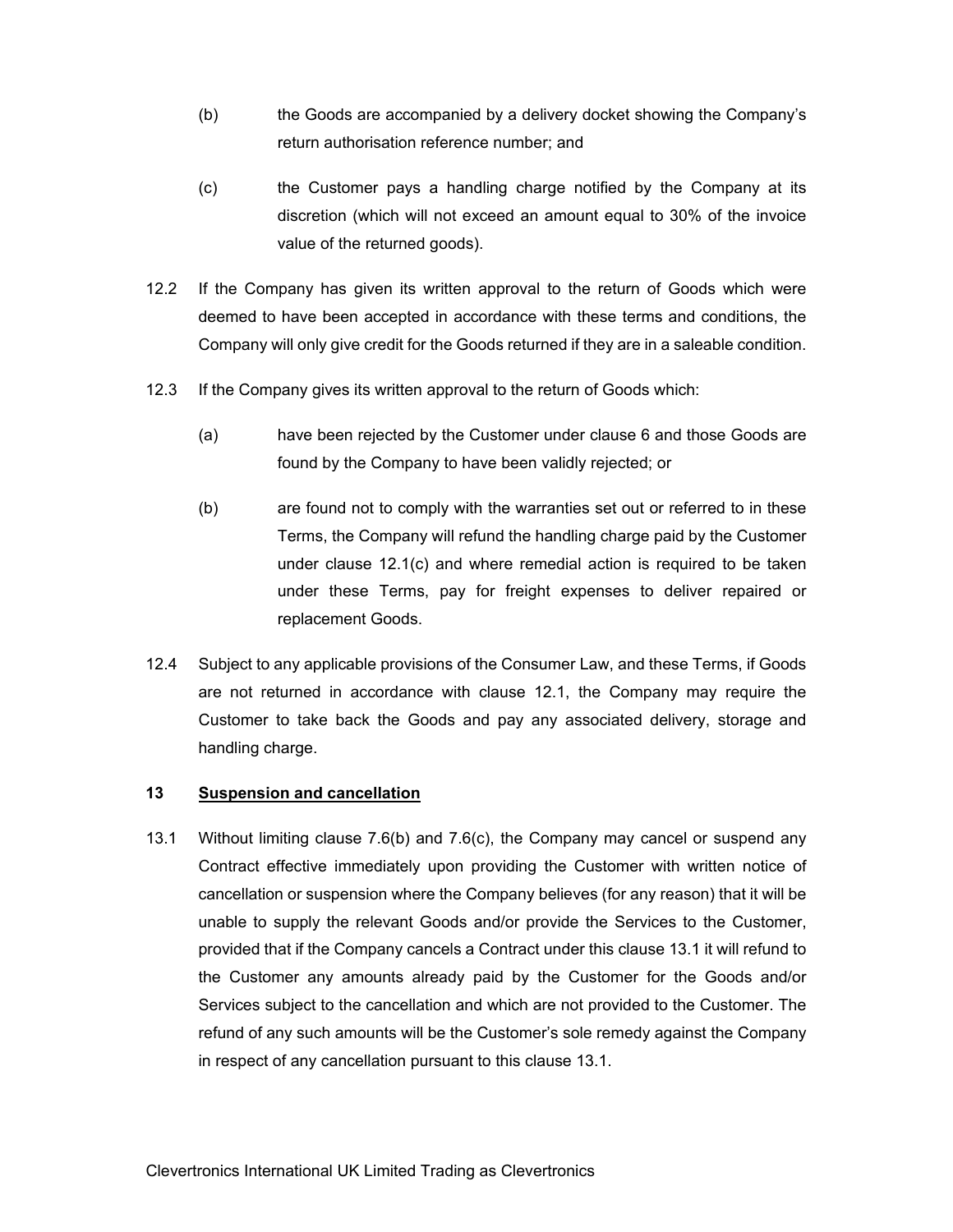- 13.2 Subject to clause 13.3, neither any Contract nor any Offer that has been submitted can be cancelled by the Customer except with the prior written consent of the Company and without prejudice to any other rights the Company may have, the Customer indemnifies the Company for any Loss incurred by the Company in connection with such cancellation.
- 13.3 Where the Customer is a Consumer:
	- (a) the Customer may contact the Company to end the Contract for Goods at any time before the Company has delivered the Goods and the Customer has paid for it, subject to payment of any sum the Company may charge the Customer in accordance with clause 13.3(c); and
	- (b) if the Customer intends to end the Contract for a reason set out at clauses 13.3(b)(i) to 13.3(b)(v), the Contract will end immediately and the Company will refund the Customer in full for any Goods which have not been provided or have not been provided properly. The reasons are:
		- (i) the Company has notified the Customer about an upcoming change to the Goods or these terms which the Customer does not agree to;
		- (ii) the Company has notified the Customer about an error in the price or description of the Goods ordered and the Customer does not wish to proceed;
		- (iii) there is a risk that supply of the Goods may be significantly delayed because of events outside the Company's control;
		- (iv) the Company has suspended supply of the Goods for technical reasons, or the Company has notified the Customer that the Company intend to suspend them for technical reasons, in each case for a period of more than 90 days; or
		- (v) the Customer has a legal right to end the Contract because of something the Company has done wrong.
	- (c) if the Customer intends to end the Contract and it is not for one of the reasons set out in clause 13.3(b), then the Contract will end immediately and the Company will refund any sums paid by the Customer for Goods not provided but the Company may deduct from that refund (or, if the Customer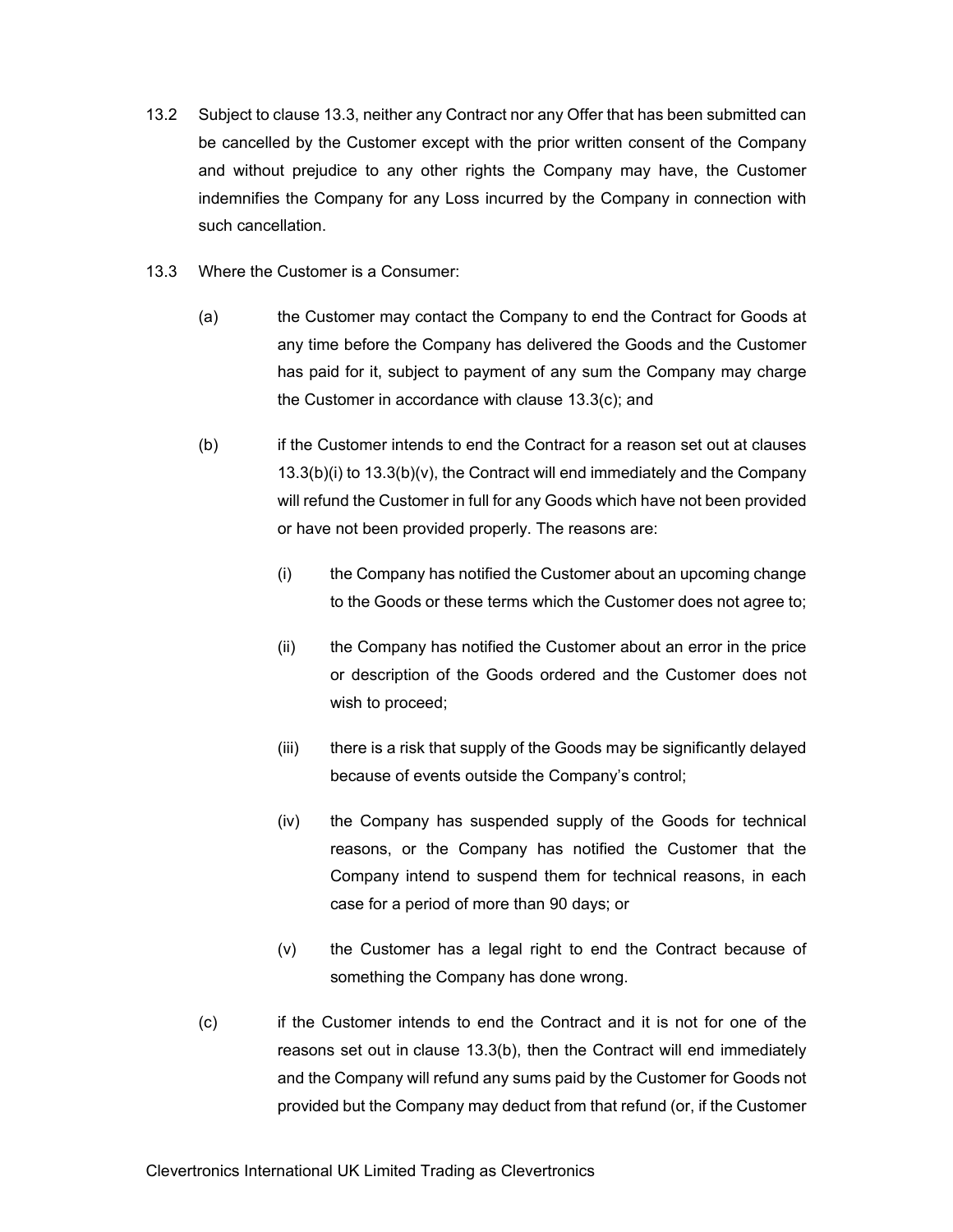has not made an advance payment, charge the Customer) reasonable compensation for the net costs the Company will incur as a result of the Customer ending the contract.

#### **14 Complaints**

14.1 If the Customer has any questions or complaints about the Goods or Services, the Customer may contact the Company at the contact details listed above.

### **15 Resale of Goods**

- 15.1 This clause 15 only applies where the Company agrees that the Goods are sold by the Company to the Customer for resale by the Customer.
- 15.2 The Customer must at all times offer for sale and sell the Goods as goods manufactured by the Company and according to the specifications supplied by the Company to Customer, and any reasonable directions given by the Company, from time to time.
- 15.3 Subject to any applicable provisions of the Consumer Law, the Customer must not make any representation or give any warranty or guarantee in relation to the Goods other than those contained in the Product Warranty Statement current at the time of the offering for sale or the sale.
- 15.4 The Customer must sell the Goods in the same condition as they are received by the Customer and must not alter, remove or in any way tamper with any of the Company's marks or numbers on the Goods or attach any label or other mark on the Goods.
- 15.5 On each occasion the Customer engages or arranges for a person to install Goods, the Customer must take all necessary steps to ensure that the installing contractor is made aware of, and complies in full with, the Zoneworks Commissioning Guide and any other installation requirements notified by the Company from time to time including any installation instructions contained in the original packaging (where applicable).
- 15.6 The Customer may not appoint any agent or sub-distributor to on-sell Goods and/or Services unless approved by the Company (which approval may be given or withheld by the Company in its absolute discretion).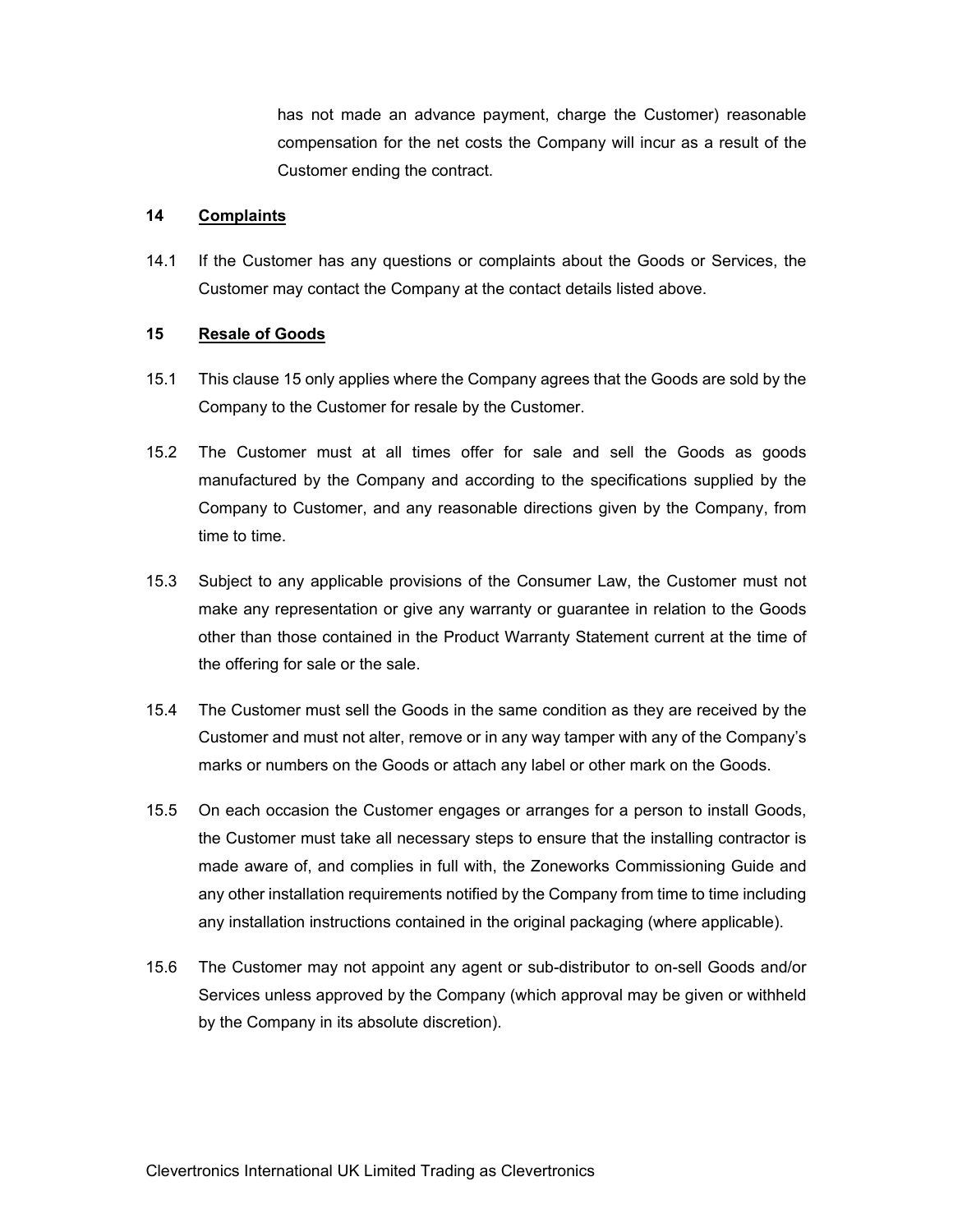- 15.7 The Customer acknowledges that the Company may provide to the Customer, by way of recommendation only, a list of prices at which the Goods and/or Services may be resold. For the purposes of section 2(2)(a) of the UK Competition Act 1998:
	- (a) the prices set out in that list are only recommended prices and there is no obligation on the part of the Customer to comply with those recommendations; and
	- (b) this clause 15.7 is taken to be incorporated by reference into every price list issued by the Company from time to time.
- 15.8 The Customer must not describe or refer to itself as an agent of the Company.
- 15.9 The Customer must, and must ensure that any third party to whom it sells the Goods does:
	- (a) not make any representation to any Customer regarding the purpose, performance or durability of the Goods, which is in breach of the Consumer Law;
	- (b) not, other than in respect of any warranties or guarantees which cannot be excluded by law, make on behalf of the Company any undertaking, assertion, statement, warranty, admission or other representation in respect of the Goods and/or Services which is inconsistent with the Contract under which the Goods and/or Services are supplied; and
	- (c) not agree to settle any claim made by a Customer without the prior written consent of the Company.
- **16** Data protection
- 16.1 The Company may process the Customer's personal data as set out in the Company's Privacy Policy where the Customer is an individual. The Company's Privacy Policy is found at www.clevertronics.co.uk.

## **17 Catalogues, samples and price lists**

The Company's price lists, product catalogues and other similar documents do not constitute an offer by the Company to supply Goods appearing in those lists or catalogues or an offer by the Company to supply Goods at the prices set out in those lists or catalogues. Unless otherwise agreed in writing by the Company and the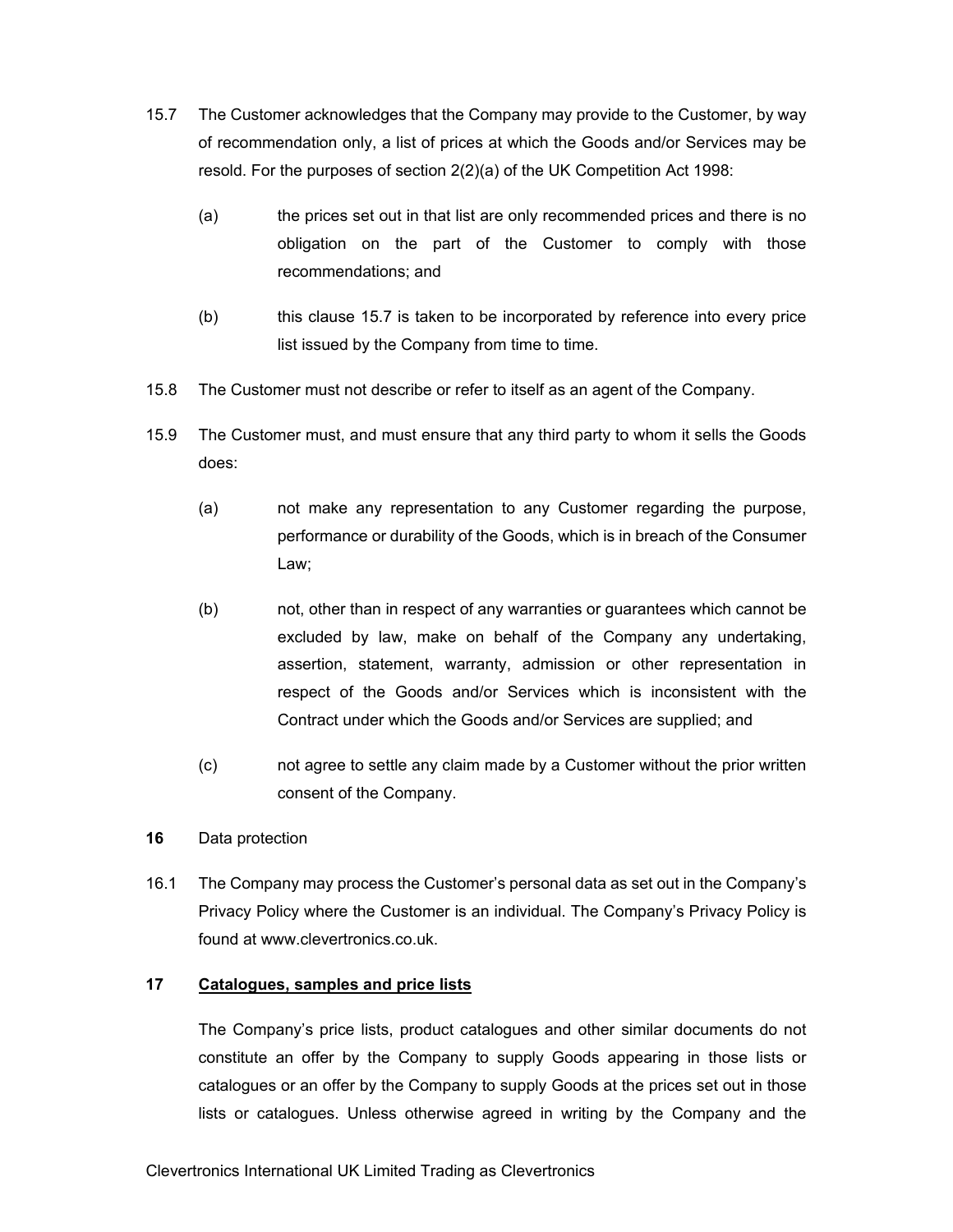Customer, the Company's price lists and product catalogues may be varied by the Company giving the Customer 30 days' notice at any time (which notice may be given by the Company displaying the updated price list and product catalogue on the Company Website).

#### **18 Consumer Law**

Nothing in these Terms should be interpreted as attempting to exclude, restrict or modify the application of any applicable provision of the Consumer Law, any liability of the Company for failing to comply with these provisions of the Consumer Law or the Customer's right to make a claim under any other provision of the Consumer Law.

#### **19 Product Warranty Statement**

In addition to any statutory warranties that may be available to a Consumer under the Consumer Law, the Company provides the standard warranties set out in the Product Warranty Statement.

#### **20 Exclusion and limitation of Company's liability**

- 20.1 The Company excludes all statutory guarantees, implied conditions and warranties except any statutory guarantee, implied condition or warranty the exclusion of which would contravene any statute or cause any part of this paragraph to be void (**Nonexcludable guarantee**).
- 20.2 Subject to clause 18, the maximum aggregate liability of the Company for any Loss suffered by the Customer in connection with any Order or any Contract (including under the Product Warranty Statement or any Non-excludable guarantee), is limited, at the Company's sole option and discretion:
	- (a) in relation to Goods:
		- (i) the replacement of the Goods or the supply of equivalent goods;
		- (ii) the repair of the Goods;
		- (iii) the payment of the cost of replacing the Goods or of acquiring equivalent goods; or
		- (iv) the payment of the cost of having Goods repaired.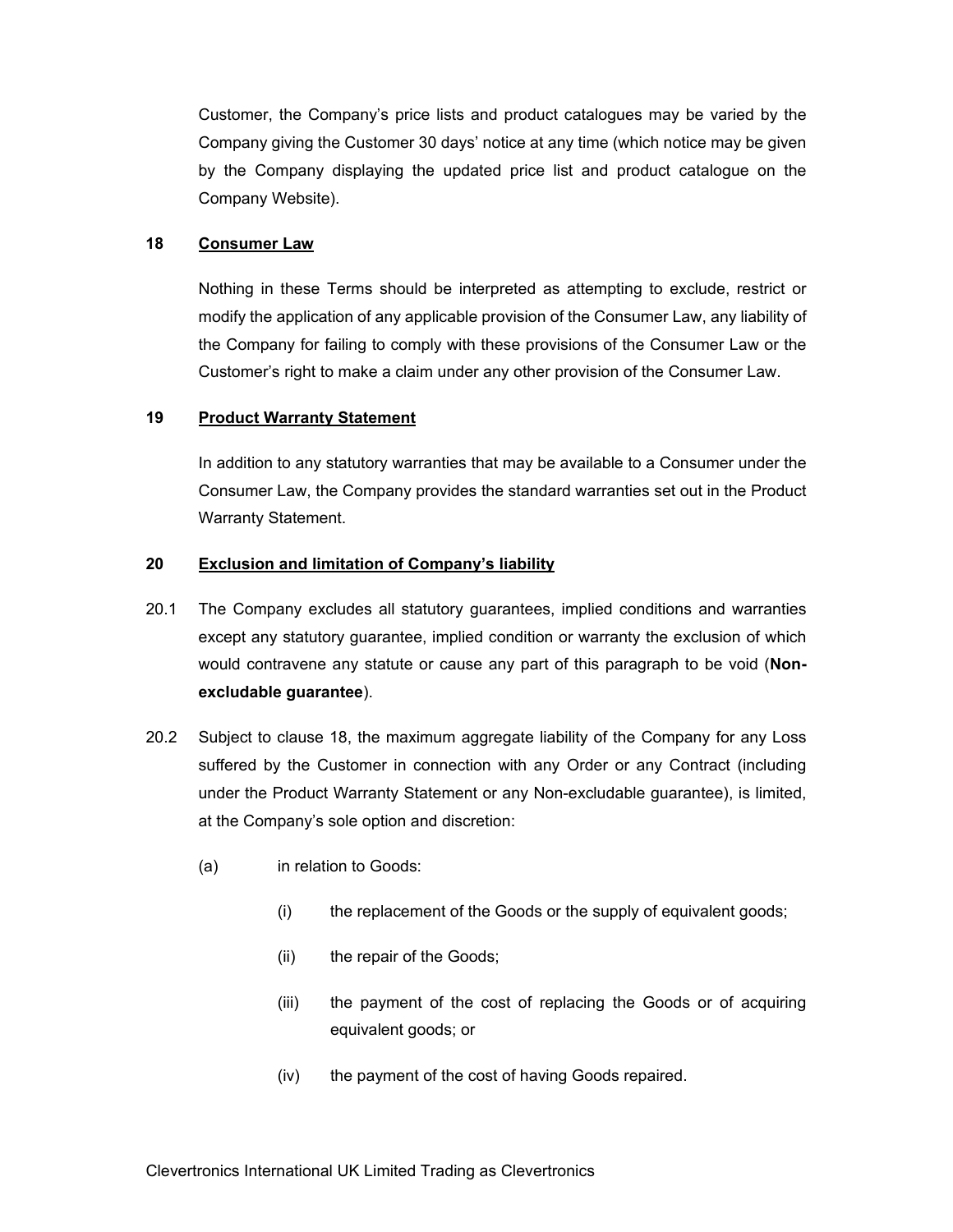- (b) in relation to Services:
	- (i) the re-supply of the Services; or
	- (ii) the payment of the cost of having the Services resupplied.
- 20.3 To the extent permitted by law, the Company expressly excludes all liability to the Customer for any Consequential Loss arising out of or in connection with these Terms, any Contract or the supply of Goods and/or Services to the Customer, howsoever arising including for breach of contract, negligence or otherwise, regardless whether the Company knew or ought to have known that it was possible or foreseeable that the Customer would incur such Consequential Loss.
- 20.4 Nothing in this agreement excludes or limits in any way either party's liability to the other for:
	- (a) death or personal injury caused by that party's negligence or the negligence of its employees, agents or subcontractors;
	- (b) fraud or fraudulent misrepresentation;
	- (c) for defective products under the Consumer Law (if applicable); and
	- (d) for any other liability that cannot be excluded or limited at law.

### **21 Notification of claims**

The Customer must notify the Company immediately if it becomes aware of:

- (a) any claim; or
- (b) any death, serious injury or serious illness, in respect of, or caused by, the Goods and/or Services and the Customer will take all reasonable steps to mitigate any Loss arising as a consequence of the claim, death, serious injury or serious illness.

### **22 Force Majeure**

22.1 The Company will not be liable for any failure to perform or delay in performing its obligations under a Contract if that failure or delay is due to a Force Majeure Event.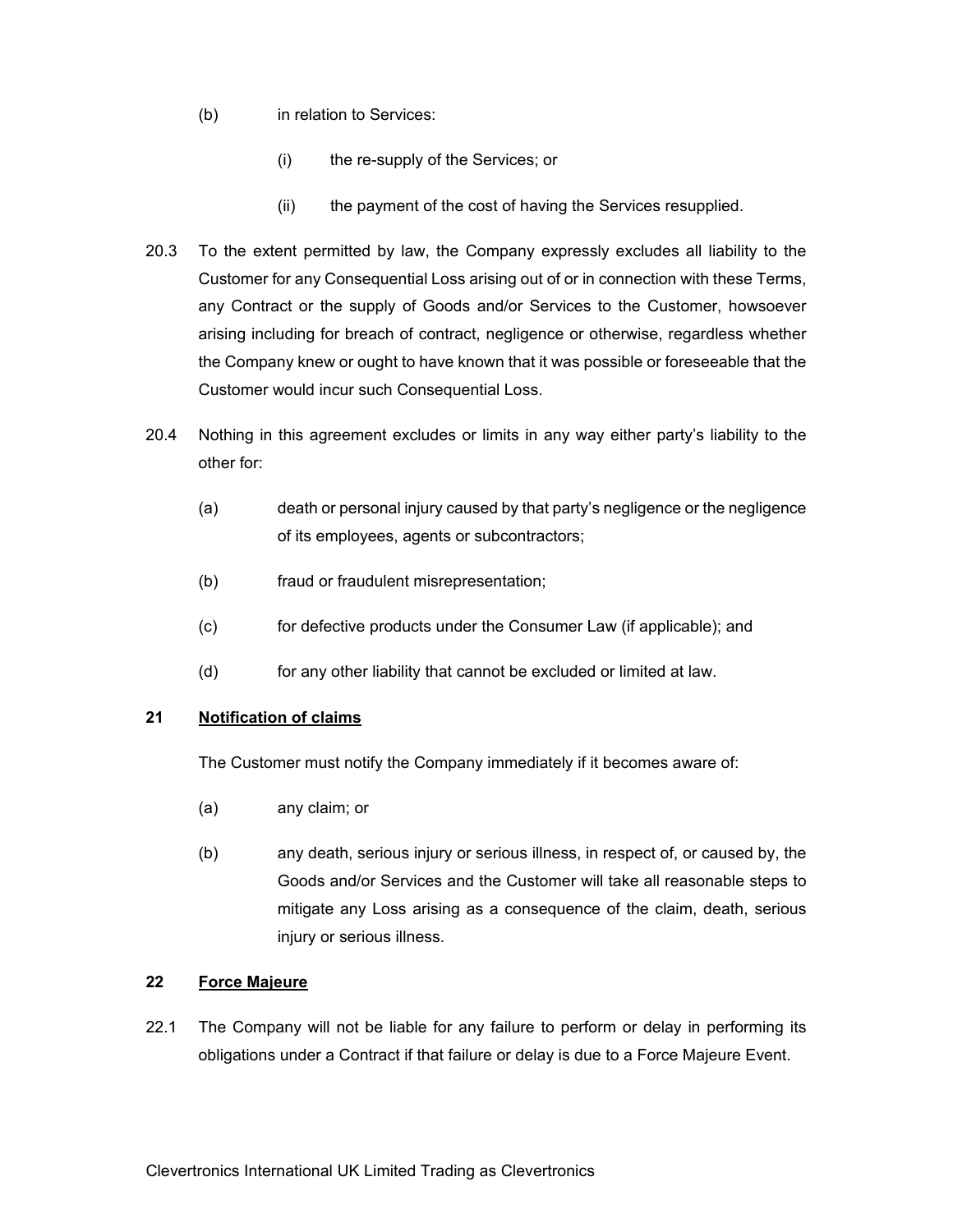22.2 If a Force Majeure Event under clause 22.1 exceeds 20 Business Days, the Company may immediately terminate the Contract by written notice to the Customer.

## **23 General provisions**

- 23.1 In these Terms:
	- (a) the singular includes the plural and vice versa;
	- (b) the word person includes a firm, a body corporate, an unincorporated association, body or organisation or government authority and other official authority;
	- (c) a reference to a document or legislation includes a reference to that document or legislation as varied, amended, novated or replaced from time to time;
	- (d) a reference to a person includes a reference to the person's successors, substitutes (including, but not limited to, persons taking by novation) and permitted assigns;
	- (e) headings are inserted for convenience and do not affect the interpretation of these Terms;
	- (f) no provision will be construed to the disadvantage of a party merely because that party was responsible for the preparation of the Terms or the inclusion of the provision in the Terms.
- 23.2 The relationship between the parties is and will remain that of independent contractors, and nothing in these Terms, or any Order, Offer or Contract constitutes the parties as partners or joint ventures or, except to the extent these Terms expressly provided to the contrary, constitutes any party as the agent of another party or gives rise to any other form of fiduciary relationship between the parties.
- 23.3 The Customer may not assign any rights or obligations under these Terms or any Contract without the prior written consent of the Company.
- 23.4 The Company may, to the extent permitted by law, vary these Terms from time to time (including by displaying the updated terms on the Company Website) and the variation will become effective when the Company notifies the Customer of the variation.